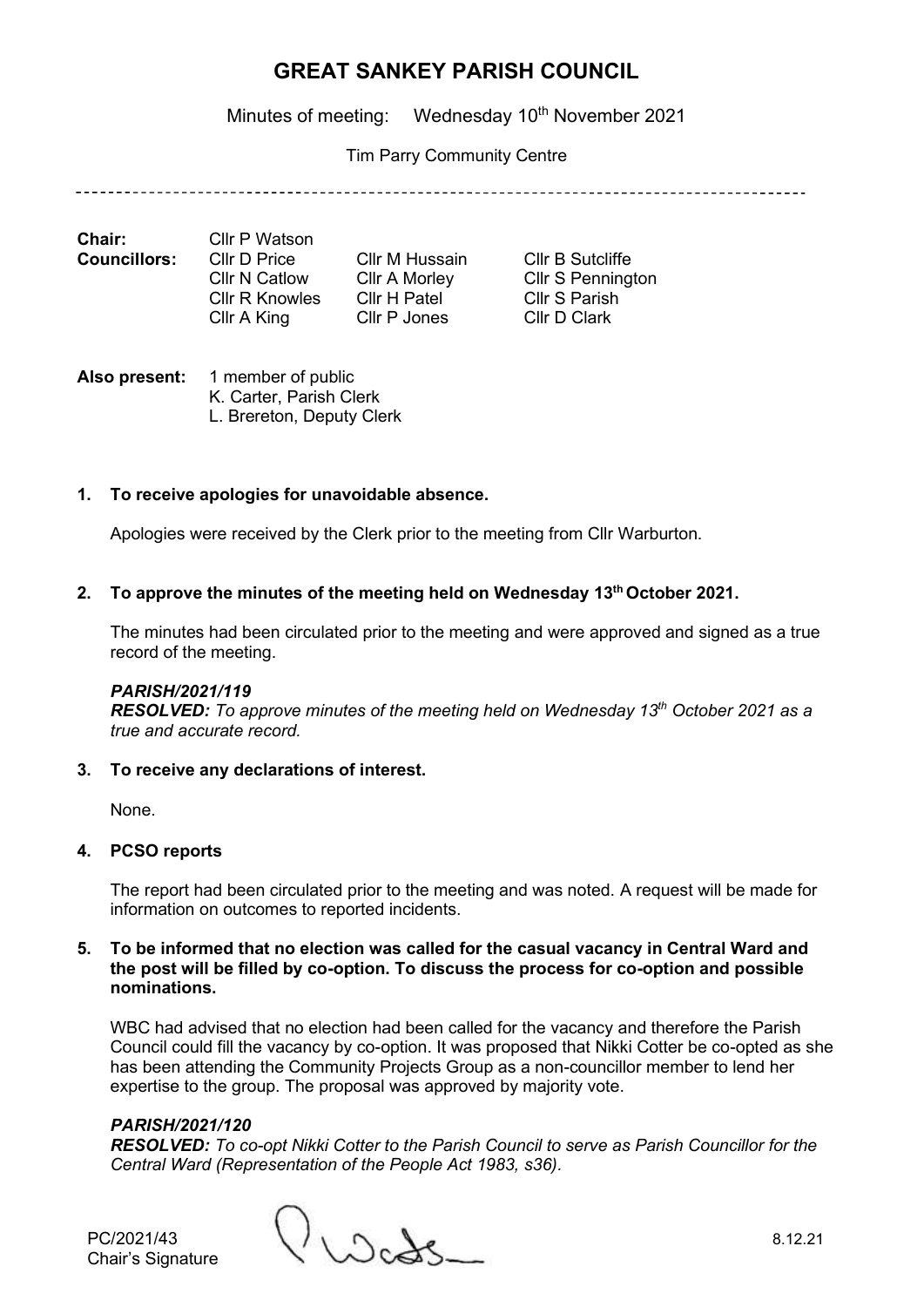Minutes of meeting: Wednesday 10<sup>th</sup> November 2021

# Tim Parry Community Centre

### **6. Matters Arising**

- **6.1 Remembrance Sunday parade & service** reminder of date & times
- **6.2 Christmas tree, Chapelford –** installation date advised weekend of 20<sup>th</sup> November
- **7. Finance Committee: to be informed of the meeting held on 2.11.21**
- **7.1 to receive the draft minutes of the meeting**

Received and noted with no questions.

- **7.2 to be informed of, and have the opportunity to question, items approved for payment**  The items for payment were accepted with no questions.
- **7.3 to consider recommendations and decide whether to accept them**

Accepted with no questions or comments.

### *PARISH/2021/121*

*RESOLVED: To extend the current grounds maintenance contracts by a period of 6 months to the end of September 2022 (Open Spaces Act 1906, s10).*

## *PARISH/2021/122*

*RESOLVED: To set up a Grounds Review Working Group to undertake a cost analysis and feasibility study for in-house maintenance of Parish Council grounds with a full report to be presented to the council for decision. Membership to be agreed; non-councillors with relevant expertise to be allowed on the working group (Open Spaces Act 1906, s10).*

## *PARISH/2021/123*

*RESOLVED: To retain the current levels of hire rates for the community centres for a further year; to be reviewed in October 2022 (LG (Misc. Prov.) Act 1976, s19(2)).*

## *PARISH/2021/124*

*RESOLVED: To assess suitability of Council properties for the installation of community public access defibrillators (Public Health Act 1936, s234).*

## *PARISH/2021/125*

*RESOLVED: To purchase room dividers for Bewsey Barn Community Centre. A budget of up to £5000 approved; office staff to make the final decision (LG (Misc. Prov.) Act 1976 s19).*

#### *PARISH/2021/126*

*RESOLVED: To pass the final decision to the Community Projects Group for the design and company choice for the installation of play equipment at Tim Parry Recreation Ground and Vicarage Community Park (LGA 1976 s101).*

### *PARISH/2021/127*

*RESOLVED: To approve the quote (£6795) from SamRose Windows for replacement windows for Bewsey Barn Community Centre (LG (Misc. Prov.) Act 1976 s19).*

#### *PARISH/2021/128*

*RESOLVED: To give the concessionary rate for non-profit making community groups to a new booking of a social group for young people with SEND. Up to 4 meetings free use once the group commences (LG (Misc. Prov.) Act 1976 s19(2)).*

PC/2021/44 8.12.21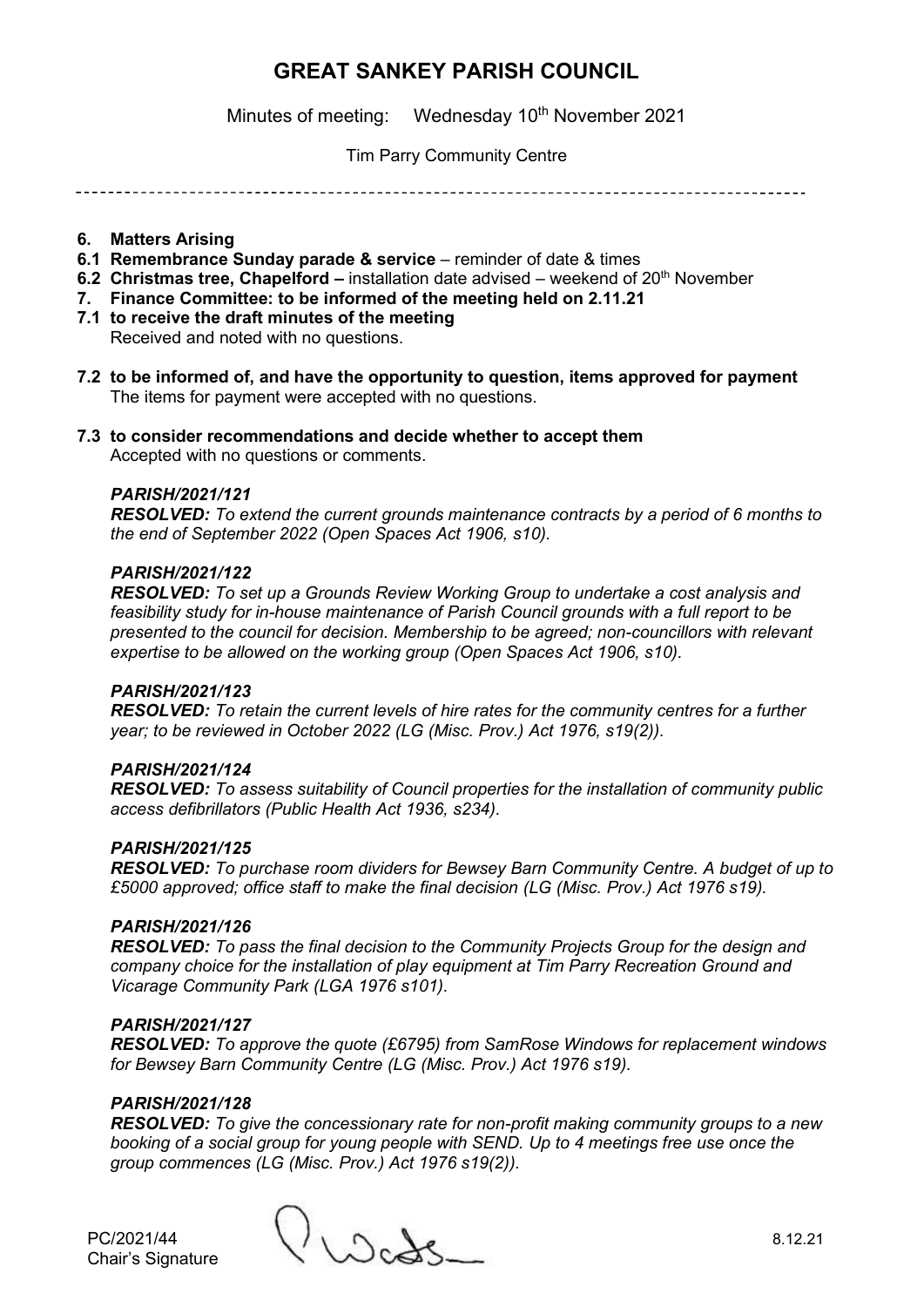Minutes of meeting: Wednesday 10<sup>th</sup> November 2021

Tim Parry Community Centre

# **7.4 to decide membership of the Grounds Review Working Group**

# *PARISH/2021/129*

*RESOLVED: Grounds Review Working Group membership: Cllrs Price, Clark, Pennington & Knowles plus T. Williams as a non-councillor member.*

## **8. Sankey Station – project update (Cllr Price).**

See agenda item 15.

## **9. To decide on the council's response to the consultation on the draft Local Plan for Warrington.**

The potential impacts of the Local Plan for residents of Great Sankey were discussed in detail and the points to be raised within the consultation response agreed.

## *PARISH/2021/130*

*RESOLVED: To respond to the consultation on the Warrington Local Plan on the points raised during discussion.*

## **10. Report from Borough Councillors on items of note within the Parish of Great Sankey.**

Cllr Patel (Great Sankey North & Whittle Hall ward) Informed that WBC have agreed to arrange joint meetings with interested Parish Councils regarding reducing Warrington's carbon footprint.

Cllr King (Great Sankey South ward)

Informed of a meeting between Borough Councillors and Warrington Voluntary Action to discuss whether Great Sankey can be included in the list of areas for residents surveys.

#### Cllr Hussain (Great Sankey South ward)

Noted that the meeting mentioned last month between residents, WBC and the Environment Agency to discuss concerns and measures to address flooding in Sankey Bridges will be taking place on Saturday 13<sup>th</sup> November.

Your Housing have fixed the fence around Brentnall Park in Hood Manor, but funding is required to repair the equipment before the park will be opened.

The Old Airbase Residents Association now have around 300 members and are looking into the installation of a publicly accessible defibrillator.

### **11. To consider planning applications received by the Council and decide if any objections are to be raised.**

One application was listed (2021/40279) and discussed. No objections were raised.

Chair's Signature

PC/2021/45 8.12.21